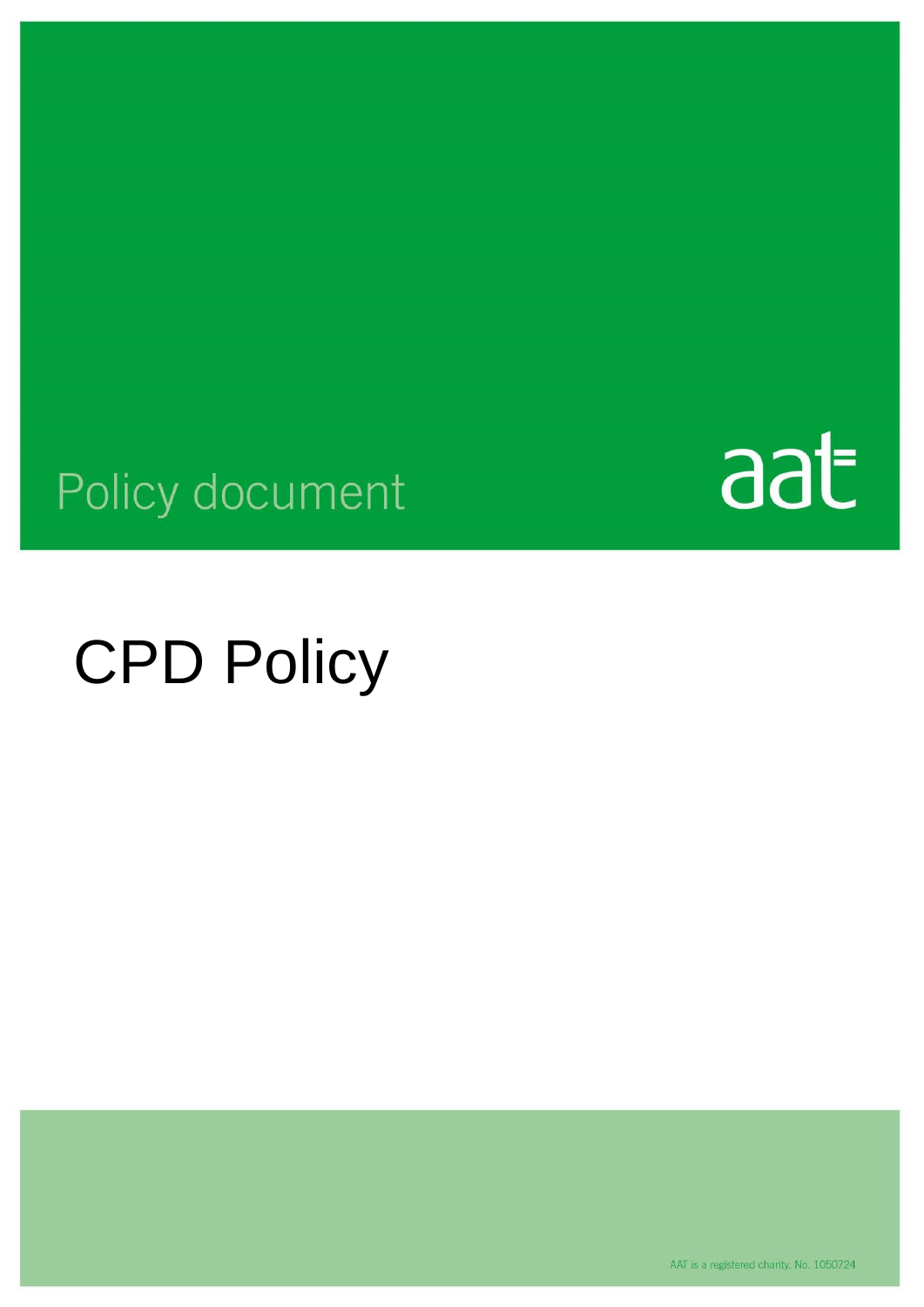## CPD

### Contents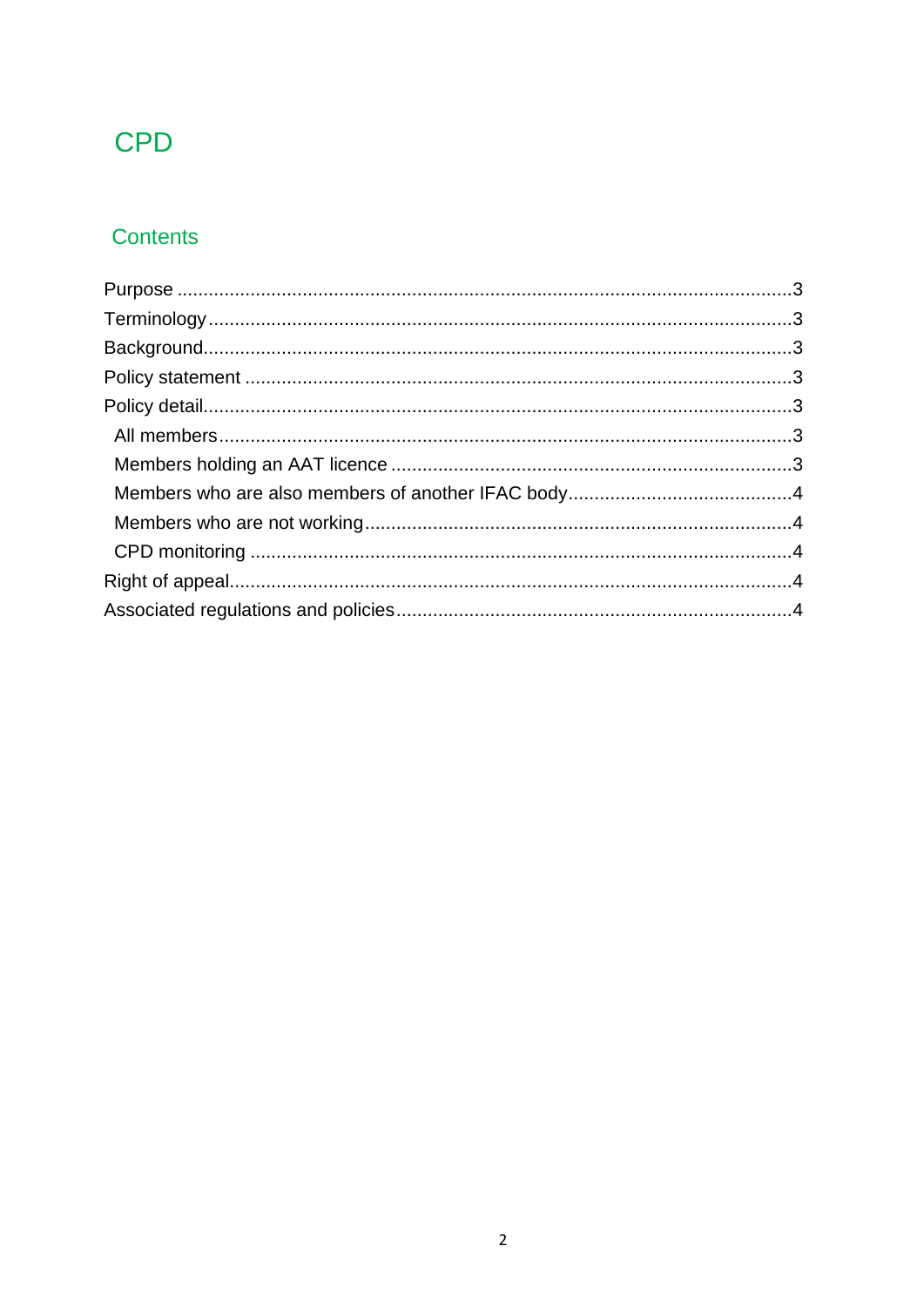## CPD

### <span id="page-2-0"></span>**Purpose**

1. This policy sets out AAT's policy on *continuing professional development* (*CPD*).

### **Terminology**

2. All terms initially given in *italics* are defined in the AAT Glossary which supports the entire policy framework.

#### **Background**

3. AAT operates a mandatory 'outputs-based' CPD policy whereby members are encouraged to analyse and reflect upon their own personal training and development needs, and what the practical benefits ('outputs') are in relation to their professional activities. The mandatory nature of the CPD policy aims to ensure that all members continue to develop in an appropriate manner, and that employers and clients can continue to assume the highest levels of professionalism from AAT members.

### <span id="page-2-2"></span>**Policy statement**

4. All AAT *bookkeeping members (AATQB)*, *full members (MAAT), fellow members (FMAAT)* and *affiliate members* must comply with AAT's CPD requirements, as set out in this policy. Members must undertake CPD to ensure that they remain competent for the work that they do and to meet their career aspirations, whether their work is of an accounting/financial nature or not. Those members holding a *licence* in accordance with the *Licensing Regulations* must undertake appropriate CPD in order to maintain their licence.

#### <span id="page-2-3"></span><span id="page-2-1"></span>**Policy detail**

#### <span id="page-2-4"></span>**All members**

- 5. All members are personally responsible for their learning and development and must undertake relevant CPD at an appropriate level, while maintaining records of these CPD activities and the insight gained from and practical applications of these activities.
- 6. In order to comply with this policy, AAT recommends that members follow the practical guidance given on the relevant pages of the AAT website. This guidance includes details of the CPD Cycle – a tool which aims to help members take a systematic approach to their CPD activities - and how to create a CPD Record on the AAT website.

#### **Members holding an AAT licence**

- 7. Members holding an AAT licence must regularly review their CPD, and keep records of CPD activities, with respect to:
	- a) areas in which they are licensed to offer services including changes in legislation and relevant business trends
	- b) anti-money laundering regulations
	- c) practice management
	- d) general business skills and awareness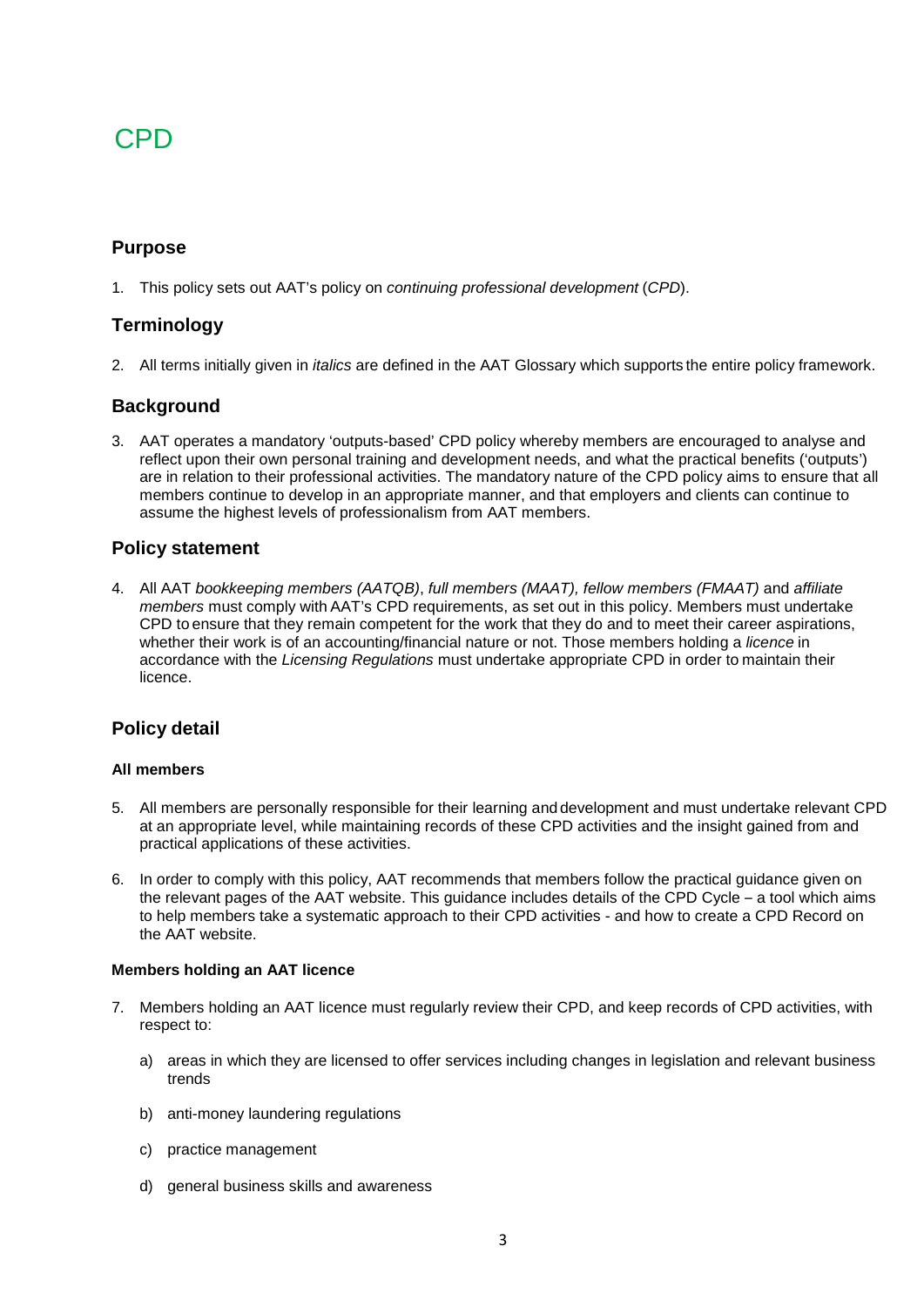- 8. It is recognised that some licence services may require more CPD activity than others. If selected for CPD monitoring a member must supply either
	- a) evidence of CPD activity for each licence service, or
	- b) evidence of CPD activity for each tier of licensed services (though AAT retains the right to challenge such submissions).

#### **Members who are also members of another IFAC body**

- 9. A member providing evidence that they hold full or fellow (but not student) membership with another IFAC (International Federation of Accountants) full member body can, on being required to submit CPD evidence by AAT's monitoring programme, elect to submit CPD records which are in compliance with the CPD policy of that IFAC body.
- 10. A member holding an AAT licence who is also a member of another IFAC body, and who, on being selected for CPD monitoring, elects to supply CPD records compliant with the CPD policy of that IFAC body, must ensure that their CPD records also demonstrate compliance with AAT's requirements for licensed members (see above). This may require the undertaking of additional CPD to that required by the IFAC body in question.

#### **Members who are not working**

- 11. A member who is not in work for an extended period, whether by choice or otherwise, must continue to consider CPD activities proportionate to their needs should they anticipate or aspire to a return to work.
- 12. A member who is not working and is selected for CPD monitoring must supply AAT with either
	- a) CPD records of proportionate activity relevant to their situation, or
	- b) confirmation that there is no prospect of a return to work (for instance, because of permanent retirement from the workplace).

#### <span id="page-3-0"></span>**CPD monitoring**

- 13. A member must submit CPD records to AAT for monitoring upon request.
- 14. A member must demonstrate to AAT's satisfaction that they have complied with its CPD policy.

#### **Non-compliance with AAT's policy on CPD**

- 15. A member found to be non-compliant with AAT's CPD policy may be supported by AAT to achieve full compliance.
- 16. Continued non-compliance with AAT's policy may ultimately lead to withdrawal of membership.

### <span id="page-3-1"></span>**Right of appeal**

17. There is no right of appeal under this policy.

#### <span id="page-3-2"></span>**Associated regulations and policies**

- *AAT Regulations 2021*
- *Licensing Regulations*
- *Membership Criteria* policy
- *Reinstatement* policy